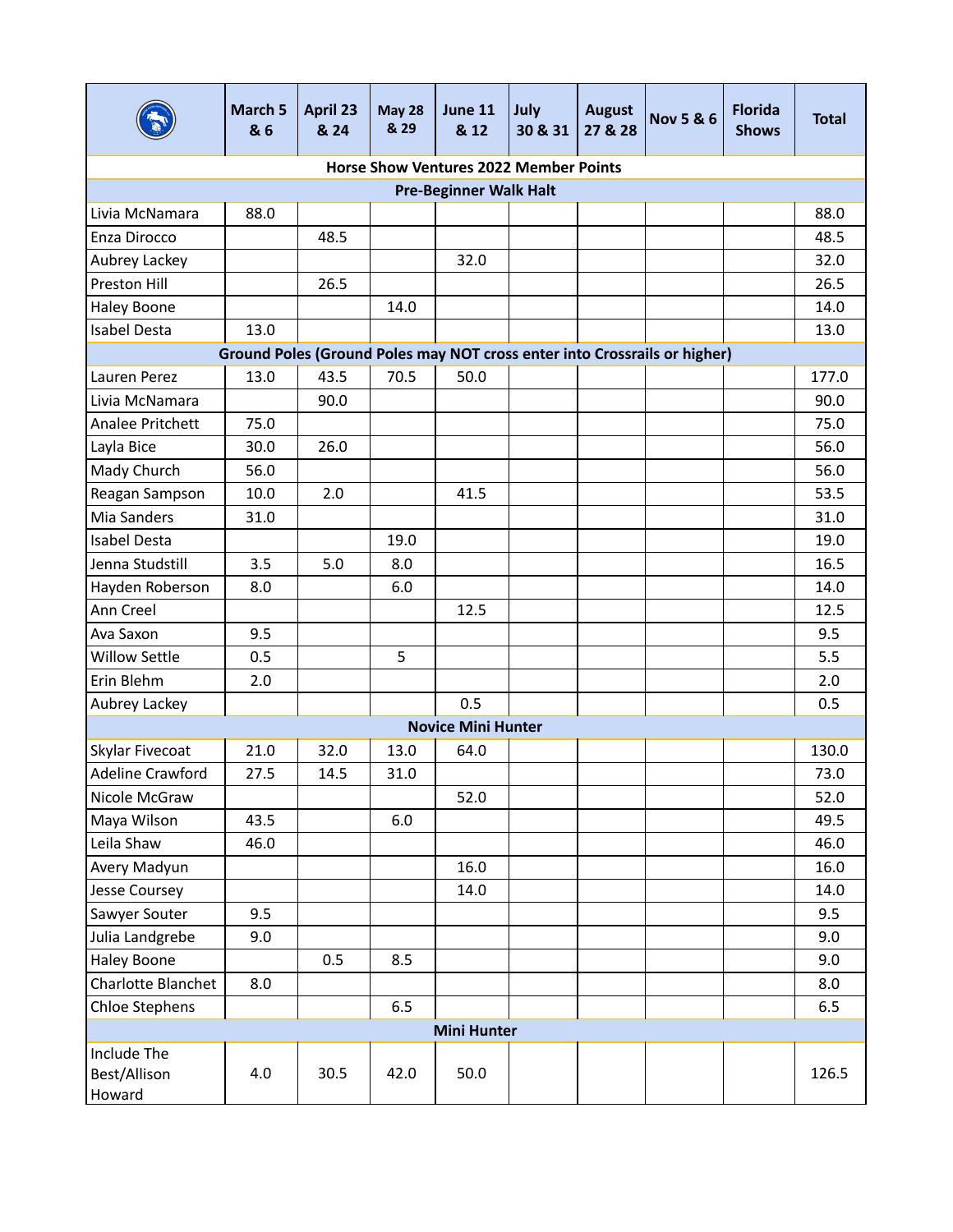|                                             | March 5<br>& 6 | <b>April 23</b><br>& 24 | <b>May 28</b><br>& 29 | June 11<br>& 12                                        | July<br>30 & 31 | <b>August</b><br>27 & 28 | <b>Nov 5 &amp; 6</b> | <b>Florida</b><br><b>Shows</b> | <b>Total</b> |
|---------------------------------------------|----------------|-------------------------|-----------------------|--------------------------------------------------------|-----------------|--------------------------|----------------------|--------------------------------|--------------|
| The Boy In The<br>Bubble / Kylie<br>Weeks   | 9.5            | 2.5                     | 32.0                  | 66.0                                                   |                 |                          |                      |                                | 110.0        |
| Montgomery<br>Biscuit / Adeline<br>Crawford | 16.0           | 14.5                    | 39.0                  |                                                        |                 |                          |                      |                                | 69.5         |
| Knight Moves /<br>Maya Wilson               | 43.0           |                         |                       |                                                        |                 |                          |                      |                                | 43.0         |
| Polpetta/Danielle<br>Fortino Davie          | 31.5           | 3.0                     |                       |                                                        |                 |                          |                      |                                | 34.5         |
| Slushie / Amanda<br><b>Nix</b>              |                |                         |                       | 27.0                                                   |                 |                          |                      |                                | 27.0         |
| <b>DGS Indytentional</b><br>/ Emily Lingel  |                | 10.0                    |                       |                                                        |                 |                          |                      |                                | 10.0         |
| Two To Tango/<br>Jesse Coursey              |                |                         |                       | 3.0                                                    |                 |                          |                      |                                | 3.0          |
| Cotton Candy /<br><b>Haley Boone</b>        |                | 2.0                     |                       |                                                        |                 |                          |                      |                                | 2.0          |
|                                             |                |                         |                       | Adult Walk Trot (COCQ = Class of Champions Qualifier)  |                 |                          |                      |                                |              |
| <b>Brook Heard</b><br>(COCQ)                | 74.0           | 43.0                    |                       | 84.0                                                   |                 |                          |                      |                                | 201.0        |
| Vickie Tatum<br>(COCQ)                      |                | 17.5                    | 89.0                  | 78.5                                                   |                 |                          |                      |                                | 185.0        |
| Elizabeth Noller                            |                | 88.0                    |                       |                                                        |                 |                          |                      |                                | 88.0         |
| Ricky Greenway<br>(COCQ)                    | 34.0           |                         |                       |                                                        |                 |                          |                      |                                | 34.0         |
| Kat Meier                                   |                |                         |                       | 31.0                                                   |                 |                          |                      |                                | 31.0         |
| Natalie Norton                              | 26.0           |                         |                       |                                                        |                 |                          |                      |                                | 26.0         |
| Ann Creel                                   |                |                         |                       | 13.0                                                   |                 |                          |                      |                                | 13.0         |
|                                             |                |                         |                       | Senior Walk Trot (COCQ = Class of Champions Qualifier) |                 |                          |                      |                                |              |
| Mady Church                                 | 66.0           | 80.0                    |                       | 60.0                                                   |                 |                          |                      |                                | 206.0        |
| Aubrey Smith                                |                | 94.0                    |                       |                                                        |                 |                          |                      |                                | 94.0         |
| Alaina Sharp                                |                |                         | 36.0                  | 50.0                                                   |                 |                          |                      |                                | 86.0         |
| <b>Trinity Custer</b>                       | 28.0           |                         |                       |                                                        |                 |                          |                      |                                | 28.0         |
| Shayna Barber                               |                | 18.5                    |                       |                                                        |                 |                          |                      |                                | 18.5         |
| Madilyn Holcombe                            | 15.5           |                         |                       |                                                        |                 |                          |                      |                                | 15.5         |
| Avery Madyun                                | 5.5            |                         |                       |                                                        |                 |                          |                      |                                | 5.5          |
| Paisley Tomerlin                            | 3.5            |                         |                       |                                                        |                 |                          |                      |                                | 3.5          |
|                                             |                |                         |                       | Junior Walk Trot (COCQ = Class of Champions Qualifier) |                 |                          |                      |                                |              |
| Emma Kate Church<br>(COCQ)                  | 112.0          | 110.0                   |                       | 108.0                                                  |                 |                          |                      |                                | 330.0        |
| Lauren Perez<br>(COCQ)                      | 55.5           | 22.0                    | 92.0                  | 47.0                                                   |                 |                          |                      |                                | 216.5        |
| Avery Church<br>(COCQ)                      | 78.0           | 27.0                    |                       |                                                        |                 |                          |                      |                                | 105.0        |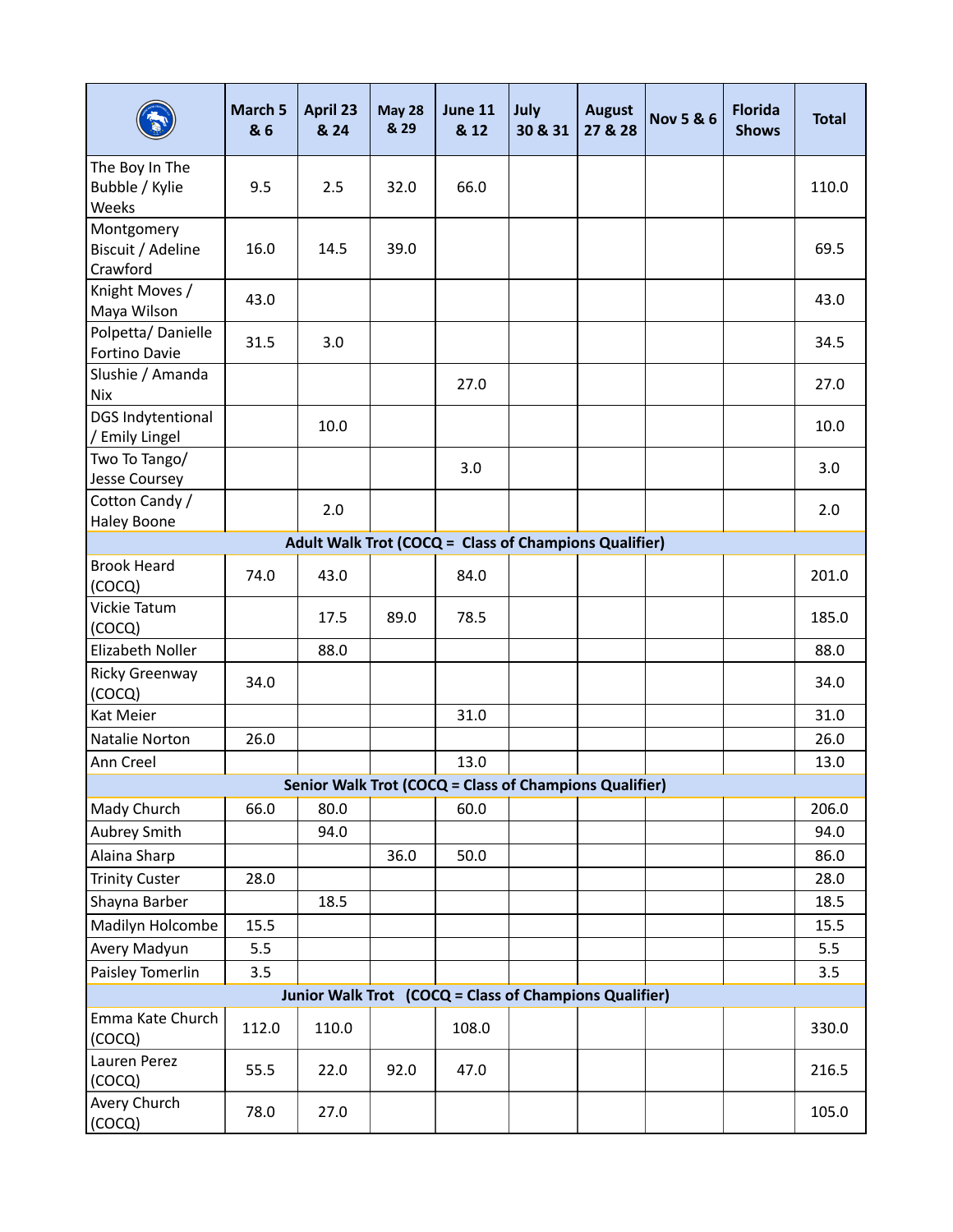|                            | March 5<br>& 6 | April 23<br>& 24 | <b>May 28</b><br>& 29 | June 11<br>& 12                                       | July<br>30 & 31 | <b>August</b><br>27 & 28 | <b>Nov 5 &amp; 6</b> | <b>Florida</b><br><b>Shows</b> | <b>Total</b> |
|----------------------------|----------------|------------------|-----------------------|-------------------------------------------------------|-----------------|--------------------------|----------------------|--------------------------------|--------------|
| Reagan Sampson             | 13.0           | 19.0             |                       | 64.0                                                  |                 |                          |                      |                                | 96.0         |
| Analee Pritchett<br>(COCQ) | 92.0           |                  |                       |                                                       |                 |                          |                      |                                | 92.0         |
| Layla Bice (COCQ)          | 55.0           | 15.0             |                       | 7.5                                                   |                 |                          |                      |                                | 77.5         |
| <b>Isabel Desta</b>        | 11.0           |                  | 35.5                  |                                                       |                 |                          |                      |                                | 46.5         |
| Corinne Kinlock<br>(COCQ)  | 42.0           |                  |                       |                                                       |                 |                          |                      |                                | 42.0         |
| Hayden Roberson            | 36.0           |                  | 4.0                   |                                                       |                 |                          |                      |                                | 40.0         |
| Livia McNamara             | 16.0           | 21.0             |                       |                                                       |                 |                          |                      |                                | 37.0         |
| <b>Willow Settle</b>       | 16.5           | 4.0              | 7.5                   |                                                       |                 |                          |                      |                                | 28.0         |
| Mia Sanders                | 24.0           |                  |                       |                                                       |                 |                          |                      |                                | 24.0         |
| Jenna Studstill            | 10.0           | 6.0              | 8.0                   |                                                       |                 |                          |                      |                                | 24.0         |
| Preston Hill               |                | 22.0             |                       |                                                       |                 |                          |                      |                                | 22.0         |
| Erin Blehm                 | 17.5           |                  |                       |                                                       |                 |                          |                      |                                | 17.5         |
| Charlotte<br>Chambers      |                |                  |                       | 16.0                                                  |                 |                          |                      |                                | 16.0         |
| Chloe Stephens             |                |                  | 11.0                  |                                                       |                 |                          |                      |                                | 11.0         |
| Enza Dirocco               |                | 7.0              |                       |                                                       |                 |                          |                      |                                | 7.0          |
|                            |                |                  |                       | <b>CLASS OF CHAMPIONS QUALIFIERS WALK TROT CANTER</b> |                 |                          |                      |                                |              |
| Aly Waldron (JR)           |                |                  |                       | x                                                     |                 |                          |                      |                                |              |
| Annalee Pritchett<br>(JR)  | x              |                  |                       |                                                       |                 |                          |                      |                                |              |
| Annie Beyer Hoye<br>(JR)   | X              |                  |                       |                                                       |                 |                          |                      |                                |              |
| Avery Church (JR)          | $\pmb{\times}$ |                  |                       |                                                       |                 |                          |                      |                                |              |
| Avery Sobocinskki<br>(JR)  | X              |                  |                       |                                                       |                 |                          |                      |                                |              |
| Brook Heard (A)            | X              |                  |                       |                                                       |                 |                          |                      |                                |              |
| Collins Credille (JR)      | $\pmb{\times}$ |                  |                       |                                                       |                 |                          |                      |                                |              |
| Corinne Kinlock<br>(JR)    | x              |                  |                       |                                                       |                 |                          |                      |                                |              |
| Dixie Schmidt (JR)         | $\pmb{\times}$ |                  |                       |                                                       |                 |                          |                      |                                |              |
| Elee Gibbs (JR)            | X              |                  | x                     |                                                       |                 |                          |                      |                                |              |
| Elizabeth Noller (A)       | $\pmb{\times}$ |                  |                       |                                                       |                 |                          |                      |                                |              |
| Emma Kate Church<br>(JR)   | x              |                  |                       |                                                       |                 |                          |                      |                                |              |
| Harper Helland<br>(JR)     | $\pmb{\times}$ |                  |                       |                                                       |                 |                          |                      |                                |              |
| Ivey Dukes (SR)            | $\pmb{\times}$ |                  |                       |                                                       |                 |                          |                      |                                |              |
| Josie Greenway<br>(JR)     | $\pmb{\times}$ |                  |                       |                                                       |                 |                          |                      |                                |              |
| Kat Meier (A)              |                | X                |                       |                                                       |                 |                          |                      |                                |              |
| Lauren Perez (JR)          |                | X                |                       |                                                       |                 |                          |                      |                                |              |
| Layla Bice (JR)            |                | X                |                       |                                                       |                 |                          |                      |                                |              |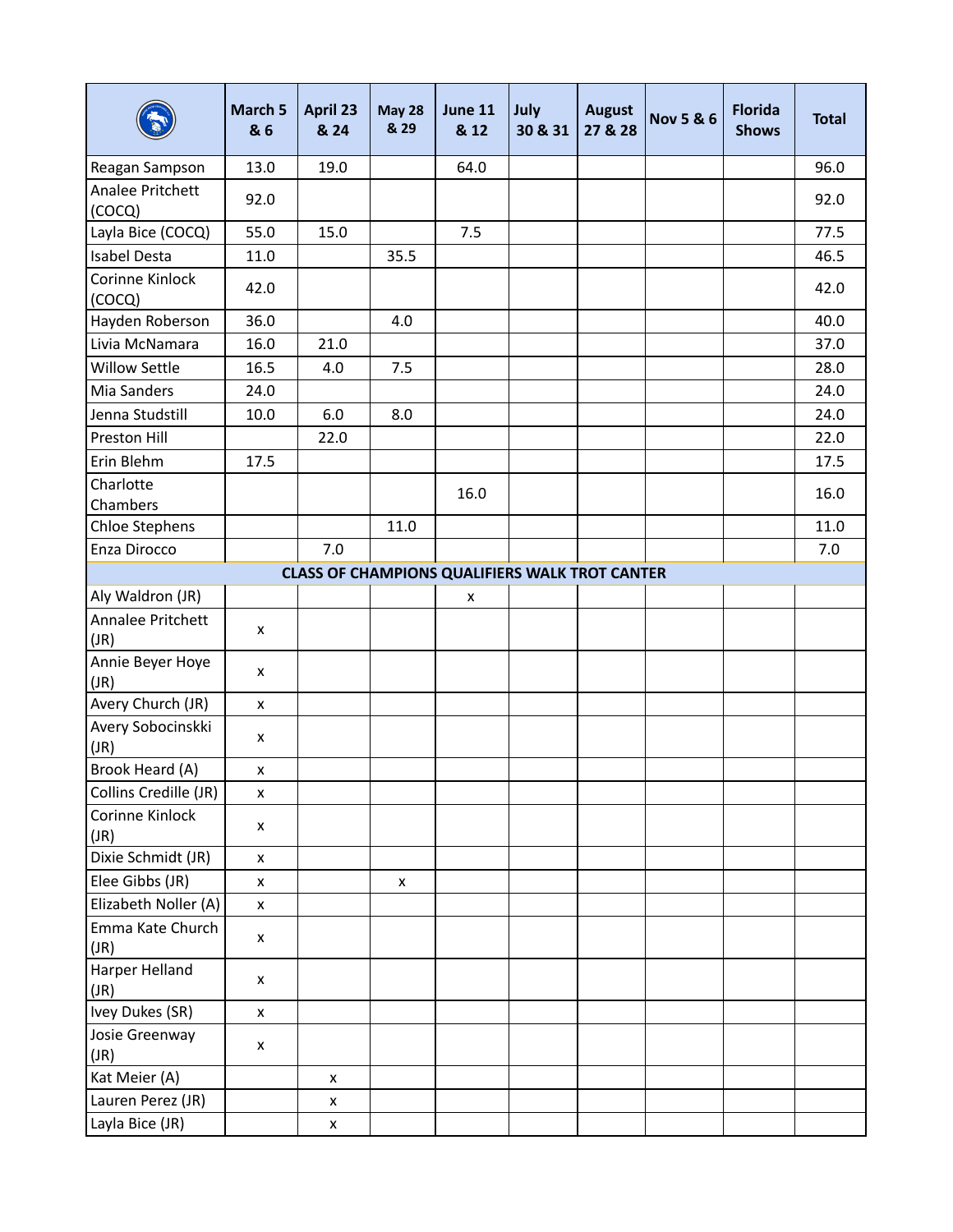|                              | <b>March 5</b><br>& 6 | April 23<br>& 24 | <b>May 28</b><br>& 29 | June 11<br>& 12                     | July<br>30 & 31 | <b>August</b><br>27 & 28 | <b>Nov 5 &amp; 6</b> | <b>Florida</b><br><b>Shows</b> | <b>Total</b> |
|------------------------------|-----------------------|------------------|-----------------------|-------------------------------------|-----------------|--------------------------|----------------------|--------------------------------|--------------|
| Lily Mehlinger (JR)          |                       | x                |                       |                                     |                 |                          |                      |                                |              |
| Liz Ann Hamilton<br>(JR)     |                       | x                |                       |                                     |                 |                          |                      |                                |              |
| Mady Church (SR)             |                       | x                |                       |                                     |                 |                          |                      |                                |              |
| McKenzie Heenan<br>(JR)      |                       |                  | x                     |                                     |                 |                          |                      |                                |              |
| Reagan Sampson<br>(JR)       |                       |                  |                       | x                                   |                 |                          |                      |                                |              |
| <b>Ricky Greenway</b><br>(A) |                       |                  | x                     |                                     |                 |                          |                      |                                |              |
| Tilly Bishop (A)             |                       |                  | X                     |                                     |                 |                          |                      |                                |              |
| Valentina Melecio<br>(JR)    |                       |                  | x                     |                                     |                 |                          |                      |                                |              |
| Zoe Stafford (JR)            |                       |                  | X                     |                                     |                 |                          |                      |                                |              |
|                              |                       |                  |                       | <b>Crossrail Equitation (1x/2x)</b> |                 |                          |                      |                                |              |
| Kyleigh Padgett              | 56.0                  |                  | 58                    |                                     |                 |                          |                      |                                | 114.0        |
| Hannah Mayer                 | 49.5                  | 24.0             | 7.5                   | 32.5                                |                 |                          |                      |                                | 113.5        |
| Darcy Chesson                |                       | 42.5             | 44.0                  | 23.0                                |                 |                          |                      |                                | 109.5        |
| Emma Kate Church             | 20.0                  | 12.5             |                       | 70.0                                |                 |                          |                      |                                | 102.5        |
| Madilyn Holcombe             | 26.0                  | 42.5             |                       |                                     |                 |                          |                      |                                | 68.5         |
| Mady Church                  |                       | 13.0             |                       | 43.0                                |                 |                          |                      |                                | 56.0         |
| Tessa Woodson                | 6.5                   | 37.5             | 6.5                   | 2.0                                 |                 |                          |                      |                                | 52.5         |
| Peyton Satchwell             | 42.0                  |                  |                       |                                     |                 |                          |                      |                                | 42.0         |
| Chloe Stephens               |                       |                  | 33.0                  |                                     |                 |                          |                      |                                | 33.0         |
| Kirian Johnson               | 1.0                   | 22.0             | 7.5                   |                                     |                 |                          |                      |                                | 30.5         |
| Aubrey Smith                 |                       | 30.0             |                       |                                     |                 |                          |                      |                                | 30.0         |
| Lila Claire Bullard          |                       | 20.5             |                       |                                     |                 |                          |                      |                                | 20.5         |
| Katleigh Puryear             |                       |                  | 11.5                  |                                     |                 |                          |                      |                                | 11.5         |
| Layla Bice                   |                       | 3.5              |                       | 7.5                                 |                 |                          |                      |                                | 11.0         |
| Jenna Studstill              |                       | 6.5              | 4.0                   |                                     |                 |                          |                      |                                | 10.5         |
| Ava Saxon                    | 10.0                  |                  |                       |                                     |                 |                          |                      |                                | 10.0         |
| Charlotte<br>Chambers        |                       |                  |                       | 9.0                                 |                 |                          |                      |                                | 9.0          |
| Skylar Fivecoat              | 8.0                   |                  |                       |                                     |                 |                          |                      |                                | 8.0          |
| Alaina Sharp                 |                       |                  |                       | $6.0\,$                             |                 |                          |                      |                                | $6.0\,$      |
| Avery Madyun                 | 3.0                   |                  |                       |                                     |                 |                          |                      |                                | 3.0          |
| Willow Settle                |                       | 0.5              | 1.0                   |                                     |                 |                          |                      |                                | 1.5          |
|                              |                       |                  |                       | <b>Adult Crossrails</b>             |                 |                          |                      |                                |              |
| Michelle Perkins             | 90.0                  |                  |                       |                                     |                 |                          |                      |                                | 90.0         |
| Rickey Greenway              | 30.0                  | 57.0             |                       |                                     |                 |                          |                      |                                | 87.0         |
| <b>Brook Heard</b>           |                       | 25.0             |                       | 62.0                                |                 |                          |                      |                                | 87.0         |
| Elizabeth Noller             |                       | 50.5             |                       |                                     |                 |                          |                      |                                | 50.5         |
| Ann Creel                    |                       |                  |                       | 34.0                                |                 |                          |                      |                                | 34.0         |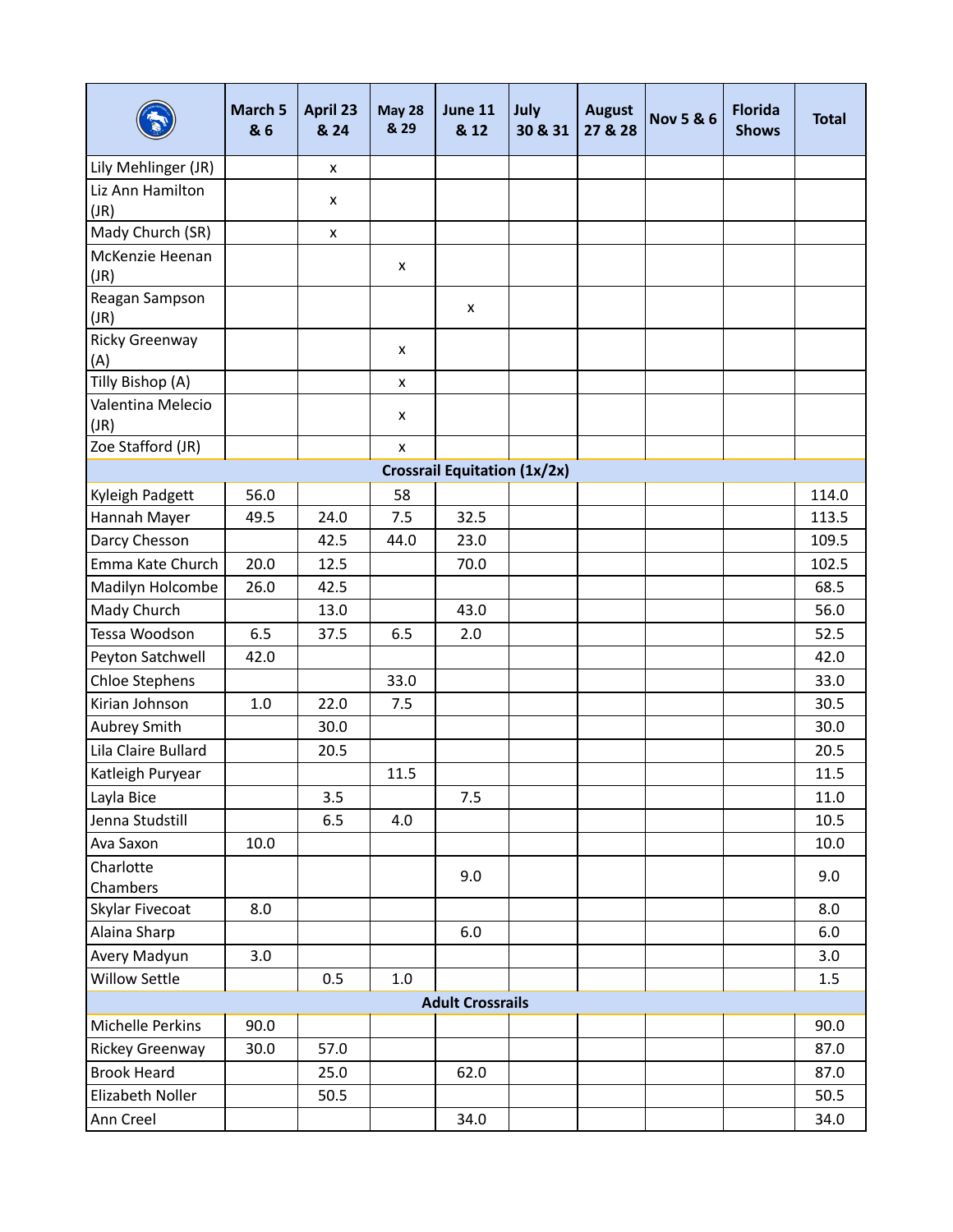|                                                      | March 5<br>& 6 | April 23<br>& 24 | <b>May 28</b><br>& 29 | June 11<br>& 12                 | July<br>30 & 31 | <b>August</b><br>27 & 28 | <b>Nov 5 &amp; 6</b> | <b>Florida</b><br><b>Shows</b> | <b>Total</b> |
|------------------------------------------------------|----------------|------------------|-----------------------|---------------------------------|-----------------|--------------------------|----------------------|--------------------------------|--------------|
| Kat Meier                                            |                |                  |                       | 33.0                            |                 |                          |                      |                                | 33.0         |
| <b>Britton Perkins</b>                               |                | 0.5              |                       |                                 |                 |                          |                      |                                | 0.5          |
|                                                      |                |                  |                       | <b>Crossrail Hunter</b>         |                 |                          |                      |                                |              |
| Skylar Fivecoat                                      | 56.5           | 32.5             | 50.5                  | 40.0                            |                 |                          |                      |                                | 179.5        |
| Hannah Mayer                                         | 48.5           | 40.5             | 9.5                   | 21.5                            |                 |                          |                      |                                | 120.0        |
| Darcy Chesson                                        |                | 12.5             | 7.5                   | 66.0                            |                 |                          |                      |                                | 86.0         |
| Elyse Showalter                                      | 50.5           |                  | 23.5                  | 6.5                             |                 |                          |                      |                                | 80.5         |
| Peyton Satchwell                                     | 37.0           |                  | 36.5                  |                                 |                 |                          |                      |                                | 73.5         |
| Aubrey Smith                                         |                | 40.5             |                       |                                 |                 |                          |                      |                                | 40.5         |
| Tessa Woodson                                        | 18.0           | 1.5              |                       | 2.0                             |                 |                          |                      |                                | 21.5         |
| Kirian Johnson                                       | 3.0            | 9.0              | 2.0                   |                                 |                 |                          |                      |                                | 14.0         |
| <b>Chloe Stephens</b>                                |                |                  | 13.0                  |                                 |                 |                          |                      |                                | 13.0         |
| Amber Bell                                           |                | 11.0             |                       |                                 |                 |                          |                      |                                | 11.0         |
| Madilyn Holcombe                                     |                | 8.0              |                       |                                 |                 |                          |                      |                                | 8.0          |
| Katleigh Puryear                                     | 4.0            | 3.5              | 0.5                   |                                 |                 |                          |                      |                                | 8.0          |
| <b>Haley Boone</b>                                   |                | 6.0              |                       |                                 |                 |                          |                      |                                | $6.0\,$      |
| Sawyer Souter                                        | $1.5\,$        |                  |                       |                                 |                 |                          |                      |                                | 1.5          |
| Julia Langrebe                                       | $1.0$          |                  |                       |                                 |                 |                          |                      |                                | $1.0\,$      |
|                                                      |                |                  |                       | <b>Green Hunter on the Flat</b> |                 |                          |                      |                                |              |
| Slushie / Amanda<br><b>Nix</b>                       |                | 6.0              | 30.0                  | 36.0                            |                 |                          |                      |                                | 72.0         |
| God's Promise /<br><b>Courtney Noel</b><br>Alexander |                | 36.0             | 3.0                   | 22.0                            |                 |                          |                      |                                | 61.0         |
| Shanghai Moon /<br>Laurelai Jackson                  | 20.0           |                  | 30.0                  |                                 |                 |                          |                      |                                | 50.0         |
| Include The Best /<br>Allison Howard                 |                | 17.0             | 9.0                   | 22.0                            |                 |                          |                      |                                | 48.0         |
| Prim & Proper<br>Primrose / Layla<br><b>Bice</b>     |                |                  | 11.0                  |                                 |                 |                          |                      |                                | 11.0         |
| Chiki Boy / Ellie<br>Williams                        |                |                  | 9.0                   |                                 |                 |                          |                      |                                | 9.0          |
|                                                      |                |                  |                       | <b>Schooling Hunter</b>         |                 |                          |                      |                                |              |
| Stellar Eclipse /<br>Ansley Pottle                   | 42.0           |                  | 82.0                  |                                 |                 |                          |                      |                                | 124.0        |
| <b>DGS Indytentional</b><br>/ Emily Lingel           |                | 6.0              |                       | 40.0                            |                 |                          |                      |                                | 46.0         |
| Polpetta/Danielle<br>Fortino Davie                   |                | 9.0              | 35.0                  |                                 |                 |                          |                      |                                | 44.0         |
| Bragging Rights /<br>Loren Mercer                    |                |                  |                       | 40.0                            |                 |                          |                      |                                | 40.0         |
| Carson All Day<br>Long / Alyssa Dunn                 |                |                  |                       | 34.0                            |                 |                          |                      |                                | 34.0         |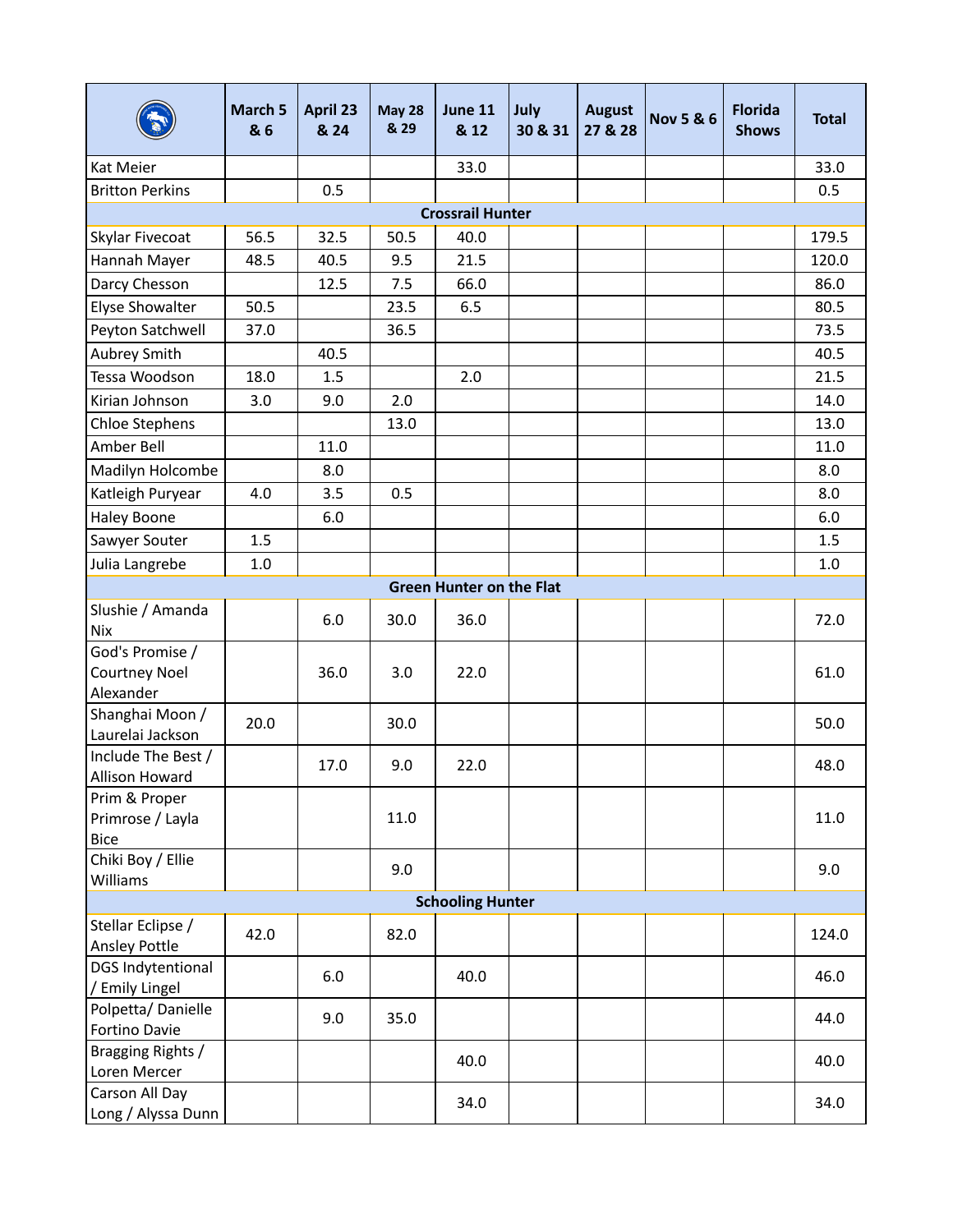|                                                | <b>March 5</b><br>& 6 | <b>April 23</b><br>& 24 | <b>May 28</b><br>& 29 | June 11<br>& 12             | July<br>30 & 31 | <b>August</b><br>27 & 28 | <b>Nov 5 &amp; 6</b> | <b>Florida</b><br><b>Shows</b> | <b>Total</b> |
|------------------------------------------------|-----------------------|-------------------------|-----------------------|-----------------------------|-----------------|--------------------------|----------------------|--------------------------------|--------------|
| Cautiously<br>Optimistic /<br>Campbell Fox     |                       |                         | 22.0                  |                             |                 |                          |                      |                                | 22.0         |
| Striking / Jennifer<br>Roose                   |                       | 12.0                    |                       |                             |                 |                          |                      |                                | 12.0         |
| Idoleyezme/ Julia<br>Landgrebe                 | 8.0                   |                         |                       |                             |                 |                          |                      |                                | 8.0          |
| Include The<br>Best/Allison<br>Howard          |                       |                         | 2.0                   | 3.0                         |                 |                          |                      |                                | 5.0          |
| Polpetta/Danielle<br>Fortino Davie             |                       |                         |                       | 3.0                         |                 |                          |                      |                                | 3.0          |
|                                                |                       |                         |                       | <b>Silver Spur Hunter</b>   |                 |                          |                      |                                |              |
| Striking / Jennifer<br>Roose                   |                       | 22.0                    |                       |                             |                 |                          |                      |                                | 22.0         |
|                                                |                       |                         |                       | Low Child/Adult Hunter      |                 |                          |                      |                                |              |
| Snuffalupagus /<br>Mackenzie<br>Poelking       |                       | 56.5                    |                       | 30.0                        |                 |                          |                      | 15.0                           | 101.5        |
| Kid Twin Tower /<br><b>Adison Nix</b>          |                       | 31.0                    | 13.5                  | 37.5                        |                 |                          |                      |                                | 82.0         |
| Taylor Swift /<br>McKenzie Plunkett            | 74.0                  |                         |                       |                             |                 |                          |                      |                                | 74.0         |
| Chiki Boy / Ellie<br>Williams                  | 10.0                  |                         | 44.0                  |                             |                 |                          |                      |                                | 54.0         |
| Bragging Rights /<br>Loren Mercer              |                       |                         |                       | 46.0                        |                 |                          |                      |                                | 46.0         |
| Gentleman's Blue /<br>Alyssa Morris            |                       |                         | 30.5                  |                             |                 |                          |                      |                                | 30.5         |
| Tango / Savannah<br>Victory                    | 26.0                  |                         |                       |                             |                 |                          |                      |                                | 26.0         |
| Pedro /Emily<br>Chambers                       |                       |                         | 10.5                  |                             |                 |                          |                      |                                | 10.5         |
|                                                |                       |                         |                       | <b>Short Stirrup Hunter</b> |                 |                          |                      |                                |              |
| Nightingale /<br><b>Addison King</b>           | 83.0                  |                         | 24.0                  |                             |                 |                          |                      |                                | 107.0        |
| Morton's Glass<br>Tiger / Chloe<br>Schwerzmann | 39.5                  |                         |                       |                             |                 |                          |                      |                                | 39.5         |
|                                                |                       |                         |                       | <b>Long Stirrup Hunter</b>  |                 |                          |                      |                                |              |
| Indivisible/Alisson<br>Summersill              |                       |                         | 9.0                   | 98.0                        |                 |                          |                      |                                | 107.0        |
| Burlesque / Tatum<br>Wansley                   | 21.0                  | 46.5                    |                       |                             |                 |                          |                      |                                | 67.5         |
| Smooth Criminal /<br>Reagan Hildebrand         |                       |                         | 30.0                  |                             |                 |                          |                      |                                | 30.0         |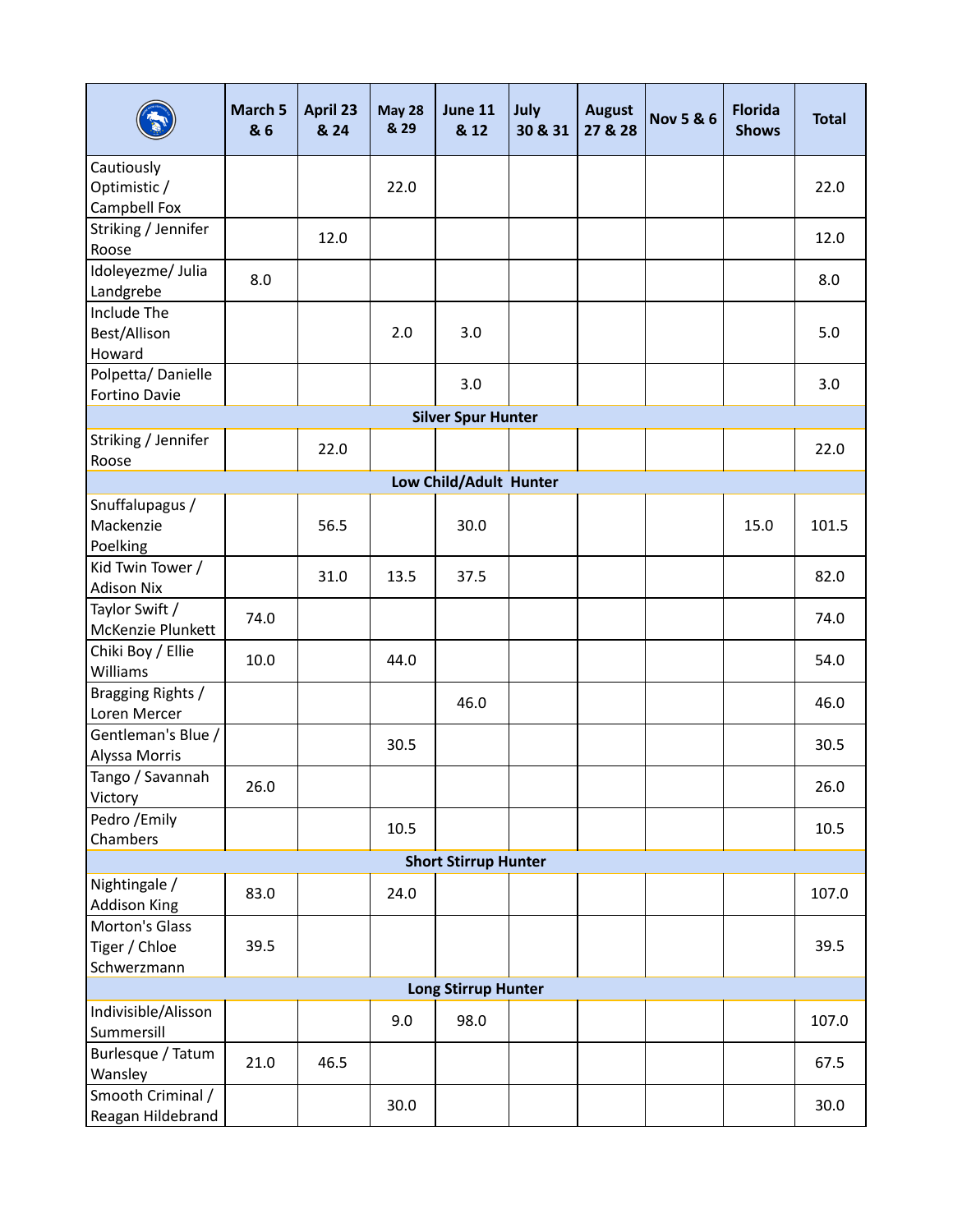|                                                                 | March 5<br>& 6 | <b>April 23</b><br>& 24 | <b>May 28</b><br>& 29 | June 11<br>& 12                    | July<br>30 & 31 | <b>August</b><br>27 & 28 | <b>Nov 5 &amp; 6</b> | <b>Florida</b><br><b>Shows</b> | <b>Total</b> |
|-----------------------------------------------------------------|----------------|-------------------------|-----------------------|------------------------------------|-----------------|--------------------------|----------------------|--------------------------------|--------------|
| Polpetta/Danielle<br>Fortino Davie                              |                |                         |                       | 26.0                               |                 |                          |                      |                                | 26.0         |
| Sassy But Classy /<br>Addison Lambert                           |                | 12.0                    | 3.0                   | 1.0                                |                 |                          |                      |                                | 16.0         |
| DGS Indytentional<br>/ Emily Lingel                             |                |                         |                       | 12.0                               |                 |                          |                      |                                | 12.0         |
| What Happens In<br>Vegas Stays In<br>Vegas / Addison<br>Lambert |                |                         |                       | 12.0                               |                 |                          |                      |                                | 12.0         |
| Fun Sized / Emily<br>Saunders                                   | 2.5            |                         | 0.5                   |                                    |                 |                          |                      |                                | 3.0          |
|                                                                 |                |                         |                       | <b>Special / Baby Green Hunter</b> |                 |                          |                      |                                |              |
| Midnight Dive<br>/Alaina Brooks                                 |                | 74.5                    | 24.0                  | 90.0                               |                 |                          |                      |                                | 188.5        |
| Shanghai Moon /<br>Laurelai Jackson                             | 77.5           |                         | 45.5                  |                                    |                 |                          |                      |                                | 123.0        |
| Bella Notte / Laura<br>Smith                                    |                | 42.0                    | 9.5                   | 28.0                               |                 |                          |                      |                                | 79.5         |
| Miss Congeniality /<br><b>Brook Heard</b>                       | 68.0           |                         |                       |                                    |                 |                          |                      |                                | 68.0         |
| Chiki Boy / Ellie<br>Williams                                   |                |                         | 60.0                  |                                    |                 |                          |                      |                                | 60.0         |
| Pedro / Emily<br>Chambers                                       |                |                         | 34.5                  |                                    |                 |                          |                      |                                | 34.5         |
| Sheza Brick House<br>/ Emily Chambers                           | 34.0           |                         |                       |                                    |                 |                          |                      |                                | 34.0         |
| Sassy But Classy /<br><b>Addison Lambert</b>                    |                | 18.5                    |                       |                                    |                 |                          |                      |                                | 18.5         |
| Trottin' Down<br>Bourbon<br>Street/Avery<br>Rykman              |                | 18.5                    |                       |                                    |                 |                          |                      |                                | 18.5         |
| What Happens In<br>Vegas Stays In<br>Vegas / Addison<br>Lambert |                |                         |                       | 13.0                               |                 |                          |                      |                                | 13.0         |
| Snuffleupagus/<br>Mackenzie<br>Poelking                         |                |                         |                       | 9.5                                |                 |                          |                      |                                | 9.5          |
|                                                                 |                |                         |                       | <b>Pre-Child Hunter</b>            |                 |                          |                      |                                |              |
| Make It Rain /<br>Taylor Bertrand                               | 33.5           |                         |                       | 76.0                               |                 |                          |                      |                                | 109.5        |
| Gentleman's Blue /<br>Alyssa Morris                             | 58.0           |                         | 26.0                  |                                    |                 |                          |                      |                                | 84.0         |
| Whimsical Notion /<br>Addie Wood                                | 16.0           |                         | 26.0                  |                                    |                 |                          |                      |                                | 42.0         |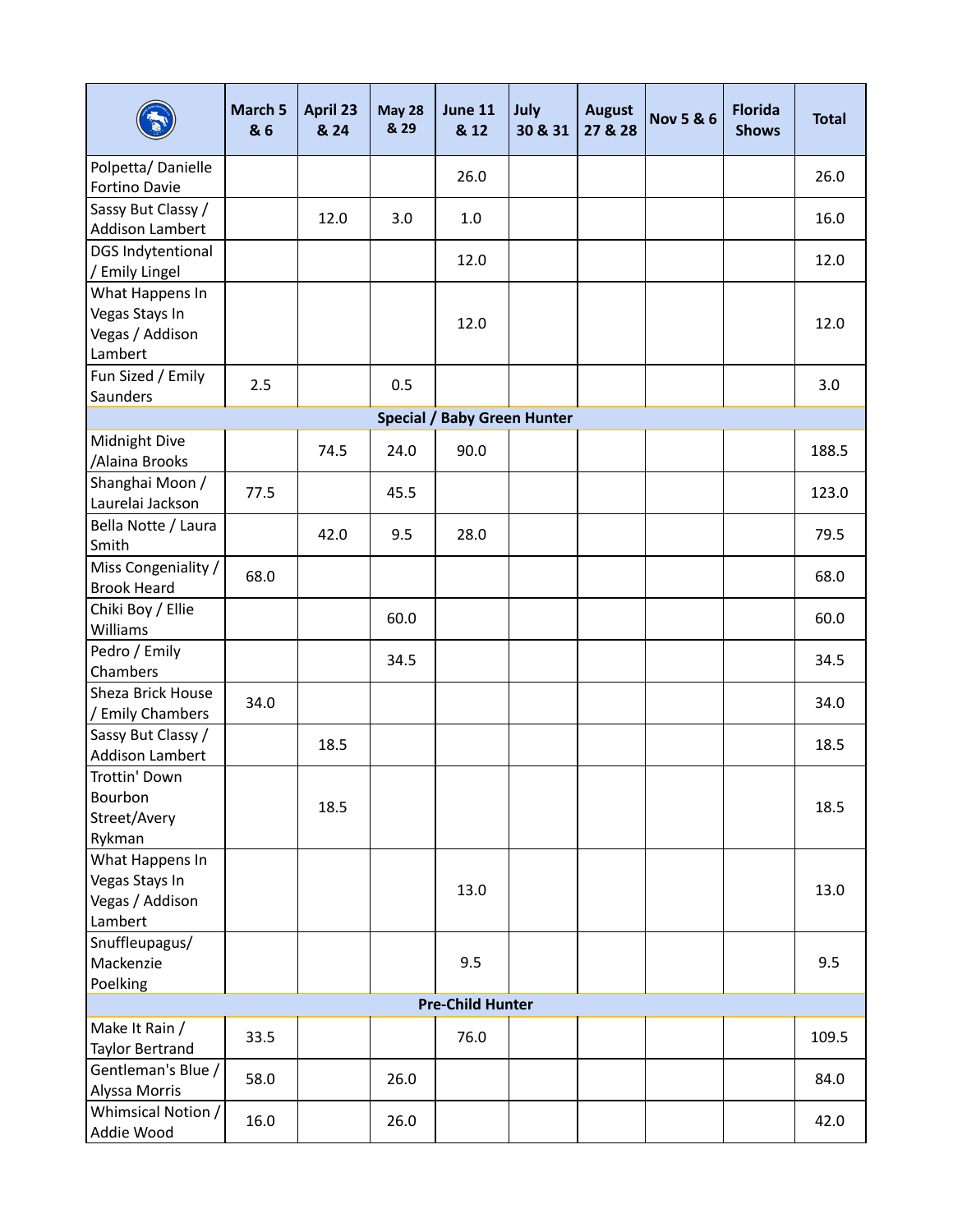|                                            | March 5<br>& 6 | April 23<br>& 24 | <b>May 28</b><br>& 29 | <b>June 11</b><br>& 12   | July<br>30 & 31 | <b>August</b><br>27 & 28 | <b>Nov 5 &amp; 6</b> | <b>Florida</b><br><b>Shows</b> | <b>Total</b> |
|--------------------------------------------|----------------|------------------|-----------------------|--------------------------|-----------------|--------------------------|----------------------|--------------------------------|--------------|
| Tango / Savannah<br>Victory                | 40.0           |                  |                       |                          |                 |                          |                      |                                | 40.0         |
| Iron Cafe /                                |                |                  |                       |                          |                 |                          |                      |                                |              |
| Ashleigh                                   |                | 24.0             |                       |                          |                 |                          |                      |                                | 24.0         |
| Wentworth                                  |                |                  |                       |                          |                 |                          |                      |                                |              |
| Atlas/Meredith<br>Ross                     |                |                  |                       | 8.0                      |                 |                          |                      |                                | 8.0          |
| Claire De Lune /                           | 6.0            |                  |                       |                          |                 |                          |                      |                                | 6.0          |
| Claire Anne Gagne                          |                |                  |                       |                          |                 |                          |                      |                                |              |
| Galoubet Rouge/<br>Margaret Ann            |                |                  |                       | 2.0                      |                 |                          |                      |                                | 2.0          |
| LeGrand                                    |                |                  |                       |                          |                 |                          |                      |                                |              |
|                                            |                |                  |                       | <b>Pre-Adult Hunter</b>  |                 |                          |                      |                                |              |
| Galoubet Rouge/<br>Margaret Ann<br>LeGrand | 52.0           |                  | 120.0                 | 94.0                     |                 |                          |                      |                                | 266.0        |
| Bastille Z / Chrissy<br>Watts              | 90.0           |                  | 86.0                  |                          |                 |                          |                      |                                | 176.0        |
| Der Dollar / Megan<br>Hagood               | 7.0            | 48.5             |                       |                          |                 |                          |                      |                                | 55.5         |
| Atlas/Meredith<br>Ross                     |                |                  |                       | 46.0                     |                 |                          |                      |                                | 46.0         |
| Chromatic / Ashley<br>Whidden              | 19.0           |                  | 15.0                  |                          |                 |                          |                      |                                | 34.0         |
| Lanzarote/Nicole<br>Henson                 |                |                  | 14.0                  |                          |                 |                          |                      |                                | 14.0         |
|                                            |                |                  |                       | <b>Modified Hunter</b>   |                 |                          |                      |                                |              |
| Caron Poivre /<br>Alaina Brooks            |                | 50.0             | 46.0                  | 33.0                     |                 |                          |                      |                                | 129.0        |
| Benevolent/<br>Payton Ryan                 |                |                  |                       | 84.0                     |                 |                          |                      |                                | 84.0         |
| Lanzarote/Hailey<br>Shockley               | 64.0           | 18.0             |                       |                          |                 |                          |                      |                                | 82.0         |
| Amur Tiger / Ellie<br>Williams             | 46.0           |                  | 18.0                  |                          |                 |                          |                      |                                | 64.0         |
| Claire De Lune /<br>Claire Anne Gagne      | 62.0           |                  |                       |                          |                 |                          |                      |                                | 62.0         |
| Commission /<br>Elyse Showalter            |                |                  | 10.0                  | 30.0                     |                 |                          |                      |                                | 40.0         |
| Cairo / Allison<br>Howard                  | 38.0           |                  |                       |                          |                 |                          |                      |                                | 38.0         |
| Symphony/Laura<br>Smith                    |                |                  |                       | 8.0                      |                 |                          |                      |                                | 8.0          |
|                                            |                |                  |                       | <b>Children's Hunter</b> |                 |                          |                      |                                |              |
| Benevolent/<br>Payton Ryan                 |                |                  |                       | 82.0                     |                 |                          |                      |                                | 82.0         |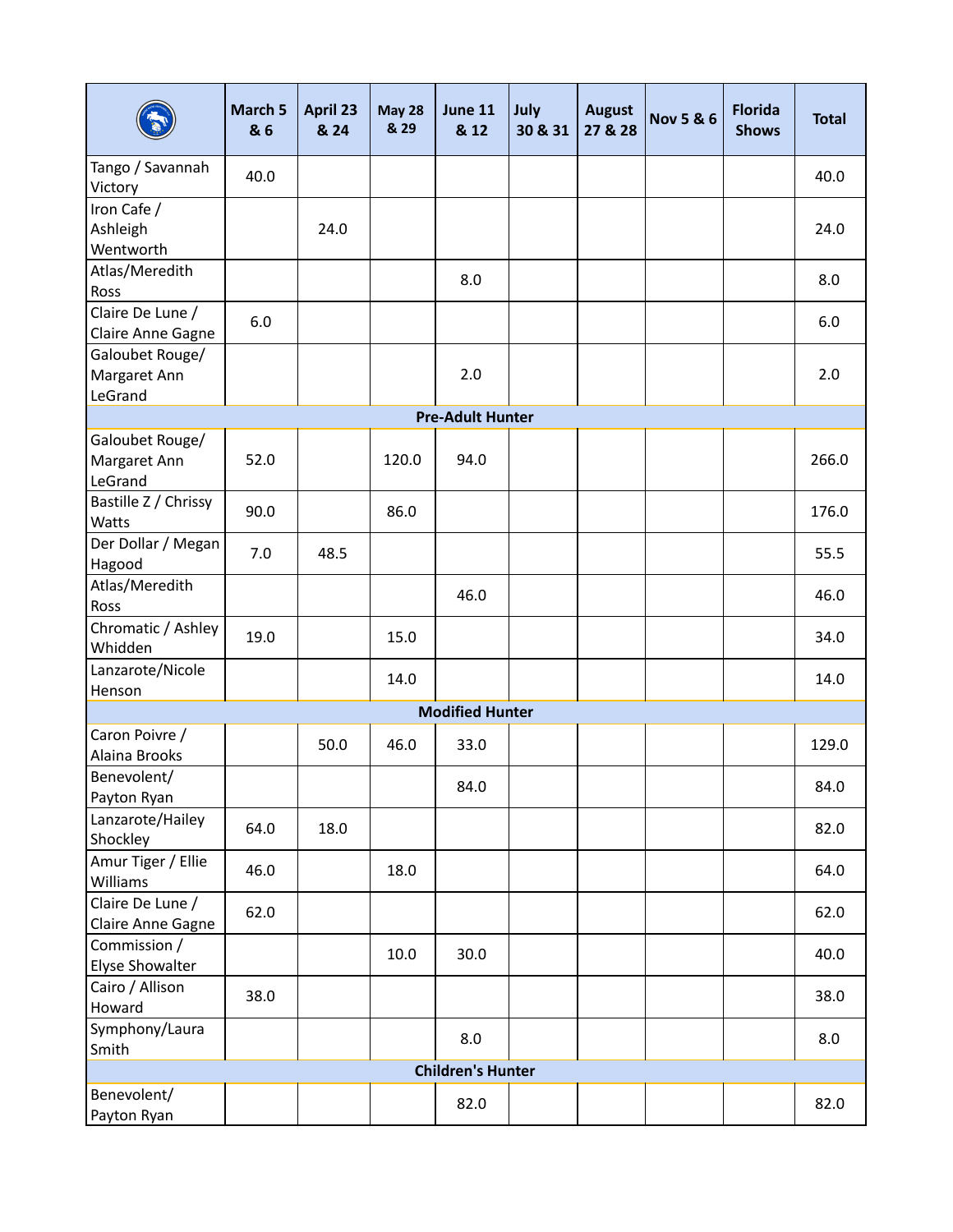|                                            | March 5<br>& 6 | <b>April 23</b><br>& 24 | <b>May 28</b><br>& 29 | June 11<br>& 12                                | July<br>30 & 31 | <b>August</b><br>27 & 28 | <b>Nov 5 &amp; 6</b> | <b>Florida</b><br><b>Shows</b> | <b>Total</b> |
|--------------------------------------------|----------------|-------------------------|-----------------------|------------------------------------------------|-----------------|--------------------------|----------------------|--------------------------------|--------------|
| Amur Tiger / Ellie<br>Williams             |                |                         | 53.0                  |                                                |                 |                          |                      |                                | 53.0         |
|                                            |                |                         |                       | <b>Adult Hunter</b>                            |                 |                          |                      |                                |              |
| Commission /<br>Elyse Showalter            | 14.5           |                         | 50.0                  | 118.0                                          |                 |                          |                      |                                | 182.5        |
| Cairo / Allison<br>Howard                  | 10.0           | 21.0                    | 50.0                  | 62.0                                           |                 |                          |                      |                                | 143.0        |
| Now or Never /<br>Sage Cawley              | 57.0           | 47.0                    |                       |                                                |                 |                          |                      |                                | 104.0        |
| Bragging Rights /<br>Loren Mercer          | 76.0           |                         |                       |                                                |                 |                          |                      |                                | 76.0         |
|                                            |                |                         |                       | <b>Open Hunter</b>                             |                 |                          |                      |                                |              |
| Bastille Z / Chrissy<br>Watts              | 92.0           |                         | 48.0                  |                                                |                 |                          |                      |                                | 140.0        |
| Symphony/Laura<br>Smith                    |                | 16.0                    | 10.0                  | 39.0                                           |                 |                          |                      |                                | 65.0         |
| Make It Rain /<br>Jamie Bice               | 6.5            |                         |                       | 58.0                                           |                 |                          |                      |                                | 64.5         |
| Shanghai Moon /<br>Laurelai Jackson        | 31.5           |                         | 25.0                  |                                                |                 |                          |                      |                                | 56.5         |
| Der Dollar / Megan<br>Hagood               |                | 46.0                    |                       |                                                |                 |                          |                      |                                | 46.0         |
|                                            |                |                         |                       | <b>Schooling Pony Hunter</b>                   |                 |                          |                      |                                |              |
| Sheza Brick House<br>/ Emily Chambers      | 53.0           |                         | 40.0                  |                                                |                 |                          |                      |                                | 93.0         |
| Incredibly<br>Incredible / Lily<br>Ward    | 7.0            | 4.0                     | 10.5                  |                                                |                 |                          |                      |                                | 21.5         |
| Cautiously<br>Optimistic /<br>Campbell Fox |                |                         | 12.5                  |                                                |                 |                          |                      |                                | 12.5         |
| Behind Blue Eyes/<br>Lilly Mills           |                | 7.5                     |                       |                                                |                 |                          |                      |                                | 7.5          |
| The Luck Dragon /<br>Jessi Fisher          | 7.0            |                         |                       |                                                |                 |                          |                      |                                | 7.0          |
|                                            |                |                         |                       | <b>Performance Hunter</b>                      |                 |                          |                      |                                |              |
|                                            |                |                         |                       |                                                |                 |                          |                      |                                |              |
|                                            |                |                         |                       | <b>Pony Hunter</b><br><b>Adult Pony Hunter</b> |                 |                          |                      |                                |              |
|                                            |                |                         |                       |                                                |                 |                          |                      |                                |              |
|                                            |                |                         |                       | <b>Small Pony Hunter</b>                       |                 |                          |                      |                                |              |
|                                            |                |                         |                       |                                                |                 |                          |                      |                                |              |
|                                            |                |                         |                       | <b>Medium Pony Hunter</b>                      |                 |                          |                      |                                |              |
|                                            |                |                         |                       |                                                |                 |                          |                      |                                |              |
|                                            |                |                         |                       |                                                |                 |                          |                      |                                |              |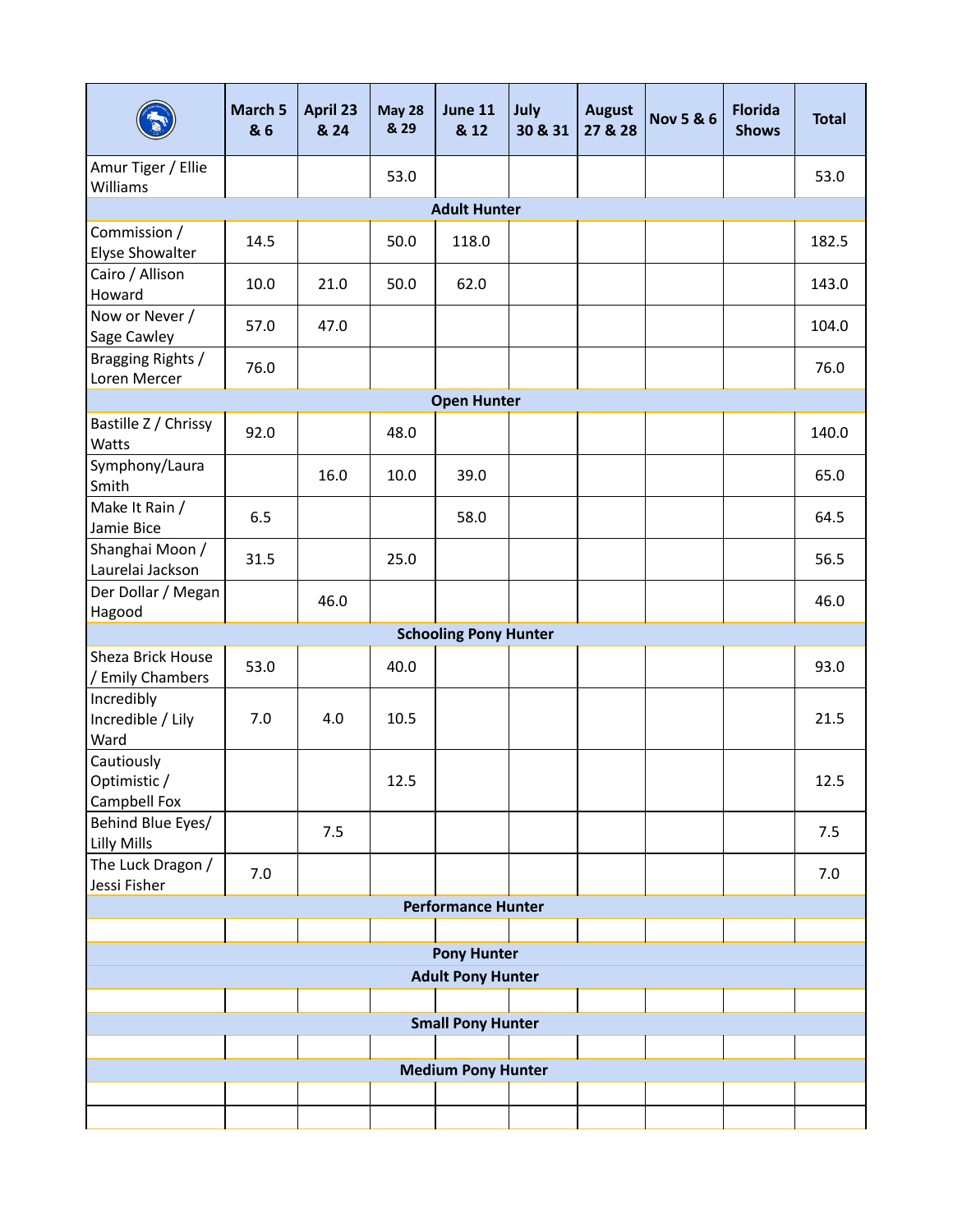|                            | March 5<br>& 6 | April 23<br>& 24 | <b>May 28</b><br>& 29 | <b>June 11</b><br>& 12                         | July<br>30 & 31 | <b>August</b><br>27 & 28 | <b>Nov 5 &amp; 6</b> | <b>Florida</b><br><b>Shows</b> | <b>Total</b> |
|----------------------------|----------------|------------------|-----------------------|------------------------------------------------|-----------------|--------------------------|----------------------|--------------------------------|--------------|
|                            |                |                  |                       | <b>Large Pony Hunter</b>                       |                 |                          |                      |                                |              |
|                            |                |                  |                       |                                                |                 |                          |                      |                                |              |
|                            |                |                  |                       | <b>HSV Beginner Medal</b>                      |                 |                          |                      |                                |              |
| Skylar Fivecoat            | 10.0           | 1.0              | 20.0                  | 6.0                                            |                 |                          |                      |                                | 37.0         |
| Kylie Weeks                | 8.0            | 6.0              | 6.0                   | 10.0                                           |                 |                          |                      |                                | 30.0         |
| Lily Ward                  | 5.0            | 2.0              | 6.0                   |                                                |                 |                          |                      |                                | 13.0         |
| <b>Emily Saunders</b>      |                |                  | 7.0                   |                                                |                 |                          |                      |                                | 7.0          |
| Leila Shaw                 | 2.0            |                  |                       |                                                |                 |                          |                      |                                | 2.0          |
| Avery Rykman               | 1.0            |                  |                       |                                                |                 |                          |                      |                                | 1.0          |
|                            |                |                  |                       | <b>Pony Medal</b>                              |                 |                          |                      |                                |              |
|                            |                |                  |                       |                                                |                 |                          |                      |                                |              |
|                            |                |                  |                       | 3' Medal                                       |                 |                          |                      |                                |              |
| Sage Cawley                | 20.0           |                  |                       |                                                |                 |                          |                      |                                | 20.0         |
| Elyse Showalter            | 8.0            |                  | 6.0                   |                                                |                 |                          |                      |                                | 14.0         |
| <b>Hailey Shockley</b>     | 8.0            |                  |                       |                                                |                 |                          |                      |                                | 8.0          |
| Loren Mercer               | 6.0            |                  |                       |                                                |                 |                          |                      |                                | 6.0          |
|                            |                |                  |                       | <b>Pre Short &amp; Long Stirrup Equitation</b> |                 |                          |                      |                                |              |
| Kylie Weeks                | 24.0           | 16.0             | 20.0                  | 30.0                                           |                 |                          |                      |                                | 90.0         |
| Lily Ward                  | 16.0           | 16.0             | 18.0                  |                                                |                 |                          |                      |                                | 50.0         |
| Avery Rykman               | 14.0           |                  |                       |                                                |                 |                          |                      |                                | 14.0         |
| Avery Madyun               |                |                  |                       | 12.0                                           |                 |                          |                      |                                | 12.0         |
|                            |                |                  |                       | <b>Short Stirrup Equitation</b>                |                 |                          |                      |                                |              |
| <b>Addison King</b>        | 20.0           |                  | 28.0                  |                                                |                 |                          |                      |                                | 48.0         |
| Alisson Summersill         |                |                  | 0.5                   | 16.0                                           |                 |                          |                      |                                | 16.5         |
| Chloe<br>Schwerzmann       | 16.0           |                  |                       |                                                |                 |                          |                      |                                | 16.0         |
| <b>Addison Lambert</b>     |                | 1.0              | 1.0                   | 12.0                                           |                 |                          |                      |                                | 14.0         |
| Josie Heard                | 4.0            |                  |                       |                                                |                 |                          |                      |                                | 4.0          |
|                            |                |                  |                       | <b>Long Stirrup Equitation</b>                 |                 |                          |                      |                                |              |
| Tatum Wansley              | 16.0           | 14.5             |                       |                                                |                 |                          |                      |                                | 30.5         |
| Grace Bishop               | 18.0           |                  |                       |                                                |                 |                          |                      |                                | 18.0         |
| Danielle Davie<br>Fortino  |                |                  |                       | 16.0                                           |                 |                          |                      |                                | 16.0         |
| Reagan Hildebrand          |                |                  | $1.0\,$               |                                                |                 |                          |                      |                                | 1.0          |
|                            |                |                  |                       | 11 & Under Equitation                          |                 |                          |                      |                                |              |
| Avery Rykman               | 12.5           | 12.0             |                       |                                                |                 |                          |                      |                                | 24.5         |
|                            |                |                  |                       | <b>Pre-Adult Equitation</b>                    |                 |                          |                      |                                |              |
| Megan Hagood               | 24.0           |                  |                       |                                                |                 |                          |                      |                                | 24.0         |
| Margaret Ann               |                |                  |                       | 22.0                                           |                 |                          |                      |                                | 22.0         |
| LeGrand<br>Amanda Sinclair |                |                  | 20.0                  |                                                |                 |                          |                      |                                | 20.0         |
| Nicole Henson              |                |                  | 10.0                  |                                                |                 |                          |                      |                                | 10.0         |
|                            |                |                  |                       | <b>Pre-Child Equitation</b>                    |                 |                          |                      |                                |              |
|                            |                |                  |                       |                                                |                 |                          |                      |                                |              |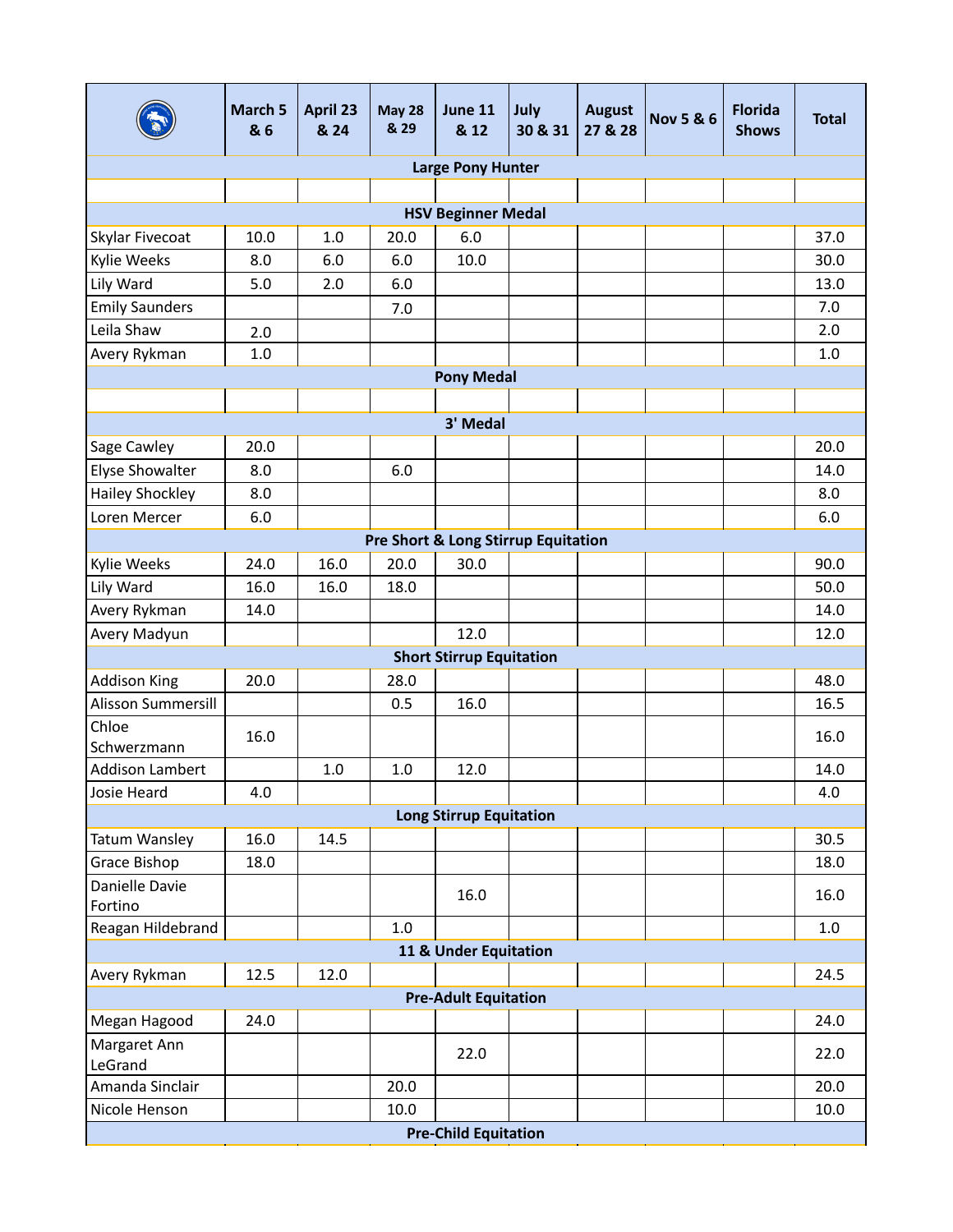|                                             | March 5<br>& 6 | April 23<br>& 24 | <b>May 28</b><br>& 29 | June 11<br>& 12                 | July<br>30 & 31 | <b>August</b><br>27 & 28 | <b>Nov 5 &amp; 6</b> | <b>Florida</b><br><b>Shows</b> | <b>Total</b> |
|---------------------------------------------|----------------|------------------|-----------------------|---------------------------------|-----------------|--------------------------|----------------------|--------------------------------|--------------|
| Addie Wood                                  | 30.0           |                  | 28.0                  |                                 |                 |                          |                      |                                | 58.0         |
| Grace Bishop                                |                |                  | 28                    |                                 |                 |                          |                      |                                | 28.0         |
| Taylor Bertrand                             | 8.0            |                  |                       | 13.0                            |                 |                          |                      |                                | 21.0         |
| Alyssa Morris                               | 4.5            |                  | 14                    |                                 |                 |                          |                      |                                | 18.5         |
| <b>Claire Gagne</b>                         | 4.0            |                  |                       |                                 |                 |                          |                      |                                | 4.0          |
| <b>Gracie Heard</b>                         | $1.0\,$        |                  |                       |                                 |                 |                          |                      |                                | 1.0          |
| Savannah Victory                            | $1.0\,$        |                  |                       |                                 |                 |                          |                      |                                | 1.0          |
|                                             |                |                  |                       | 12-14 Equitation                |                 |                          |                      |                                |              |
| <b>Gracie Heard</b>                         | 26.0           |                  |                       |                                 |                 |                          |                      |                                | 26.0         |
| Campbell Fox                                |                |                  | 6.0                   |                                 |                 |                          |                      |                                | 6.0          |
| <b>Lilly Mills</b>                          |                | 4.0              |                       |                                 |                 |                          |                      |                                | 4.0          |
| Savannah Victory                            | 1.0            |                  |                       |                                 |                 |                          |                      |                                | $1.0\,$      |
|                                             |                |                  |                       | 15-17 Equitation                |                 |                          |                      |                                |              |
| Sage Cawley                                 |                | 20.0             |                       |                                 |                 |                          |                      |                                | 20.0         |
| Ellie Williams                              |                |                  | 16.0                  |                                 |                 |                          |                      |                                | 16.0         |
|                                             |                |                  |                       | <b>Adult Amateur Equitation</b> |                 |                          |                      |                                |              |
| <b>Allison Howard</b>                       | 12.0           | 34.0             | 22.0                  |                                 |                 |                          |                      |                                | 68.0         |
| Loren Mercer                                | 4.0            |                  |                       |                                 |                 |                          |                      |                                | 4.0          |
|                                             |                |                  |                       | Beginner Jumper 2' (.65m)       |                 |                          |                      |                                |              |
| The Luck Dragon /<br>Jessi Fisher           | 28.0           | 32.0             | 8.0                   | 32.0                            |                 |                          |                      |                                | 100.0        |
| Midtown<br>Manhattan/<br>Shayna Barber      | 2.0            | 18.0             | 36.0                  |                                 |                 |                          |                      |                                | 56.0         |
| The Last Jedi /<br>Isabella Brodowski       | 13.0           | 6.5              | 11.5                  | 15.0                            |                 |                          |                      |                                | 46.0         |
| <b>Talking</b><br>Tuesday/Anja<br>Jacobs    |                | 40.5             |                       |                                 |                 |                          |                      |                                | 40.5         |
| Vinny Van Go /<br>Diane Pincheon            | 40.0           |                  |                       |                                 |                 |                          |                      |                                | 40.0         |
| Out of the Blue /<br>Alaysha Charlton       | 13.5           |                  | 26.5                  |                                 |                 |                          |                      |                                | 40.0         |
| Power Ranger<br>Red/Anja Jacobs             |                |                  |                       | 12.0                            |                 |                          |                      |                                | 12.0         |
| Cooperstown/<br>Amber Bell                  | 10.0           |                  |                       |                                 |                 |                          |                      |                                | 10.0         |
| 50 Shades Darker /<br>Ansley Cochran        | $10.0\,$       |                  |                       |                                 |                 |                          |                      |                                | 10.0         |
| Sundance G /<br>Dylan Klein                 |                | 8.5              |                       |                                 |                 |                          |                      |                                | 8.5          |
| Blissful Promise /<br>Mackenzie<br>Poelking | 5.0            |                  |                       |                                 |                 |                          |                      |                                | 5.0          |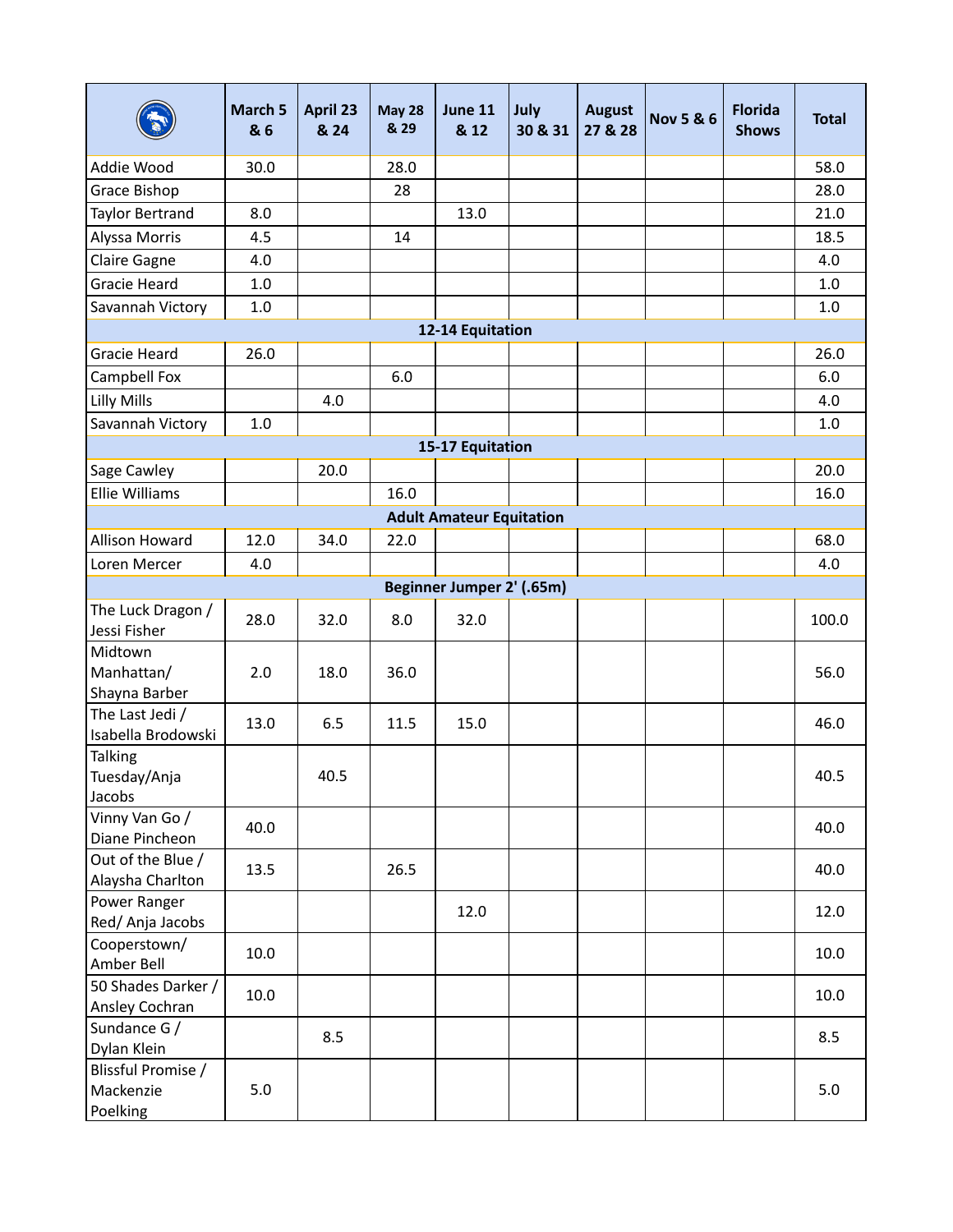|                                                            | March 5<br>& 6 | April 23<br>& 24 | <b>May 28</b><br>& 29 | <b>June 11</b><br>& 12      | July<br>30 & 31 | <b>August</b><br>27 & 28 | <b>Nov 5 &amp; 6</b> | <b>Florida</b><br><b>Shows</b> | <b>Total</b> |
|------------------------------------------------------------|----------------|------------------|-----------------------|-----------------------------|-----------------|--------------------------|----------------------|--------------------------------|--------------|
| All Star / Sophia<br>Pincheon                              | 4.0            |                  |                       |                             |                 |                          |                      |                                | 4.0          |
| Midtown<br>Manhattan/<br>Shayna Barber                     | 2.5            |                  |                       |                             |                 |                          |                      |                                | 2.5          |
|                                                            |                |                  |                       | Beginner Jumper 2'3" (.70m) |                 |                          |                      |                                |              |
| Midtown<br>Manhattan /<br>Niamh Kierans                    | 2.0            | 33.0             | 32.0                  |                             |                 |                          |                      |                                | 67.0         |
| All Star / Sophia<br>Pincheon                              | 56.0           |                  |                       |                             |                 |                          |                      |                                | 56.0         |
| Out of the Blue /<br>Caroline McKibbon                     | 4.0            | 42.0             |                       |                             |                 |                          |                      |                                | 46.0         |
| Vinny Van Go /<br>Diane Pincheon                           | 34.0           |                  |                       |                             |                 |                          |                      |                                | 34.0         |
| Dublin/Rebecca<br>Smith                                    |                | 18.0             |                       |                             |                 |                          |                      |                                | 18.0         |
| Power Ranger<br>Red/ Anja Jacobs                           |                |                  |                       | 12.0                        |                 |                          |                      |                                | 12.0         |
| Jetpack Joyride<br>/Michaela Tarplay                       | 10.0           |                  |                       |                             |                 |                          |                      |                                | 10.0         |
| Sundance G /<br>Dylan Klein                                |                |                  | 6.5                   |                             |                 |                          |                      |                                | 6.5          |
| Out Of Blue /<br>Caroline McKibbon                         |                |                  | 6.0                   |                             |                 |                          |                      |                                | 6.0          |
|                                                            |                |                  |                       | .70m Young Jumper           |                 |                          |                      |                                |              |
| The Last Jedi<br>/Isabella<br>Brodowski                    | 40             | 6                | 16                    | 32                          |                 |                          |                      |                                | 94           |
| The Luck Dragon /<br>Jessi Fisher                          |                | 20               | 26                    | 26                          |                 |                          |                      |                                | 72           |
| 50 Shades Darker /<br>Ansley Cochran                       | 12             |                  |                       |                             |                 |                          |                      |                                | 12           |
| <b>Talking</b><br>Tuesday/Anja<br>Jacobs                   |                | $\mathbf 1$      |                       |                             |                 |                          |                      |                                | $\mathbf{1}$ |
|                                                            |                |                  |                       | .75m Hopeful Jumper         |                 |                          |                      |                                |              |
| Jetpack Joyride /<br>Michaela Tarplay                      | 9.0            | 44.5             | 46.0                  |                             |                 |                          |                      |                                | 99.5         |
| Silk & Diamonds/<br>Melanie Edenfield                      | 48.0           |                  |                       |                             |                 |                          |                      |                                | 48.0         |
| Midtown<br>Manhattan /<br>Shayna Barber                    | 10.0           | 16.0             | 16.0                  |                             |                 |                          |                      |                                | 42.0         |
| Out Of The Blue<br>/Alasha Charlton /<br>Caroline McKibbon |                |                  | 2.5                   |                             |                 |                          |                      |                                | 2.5          |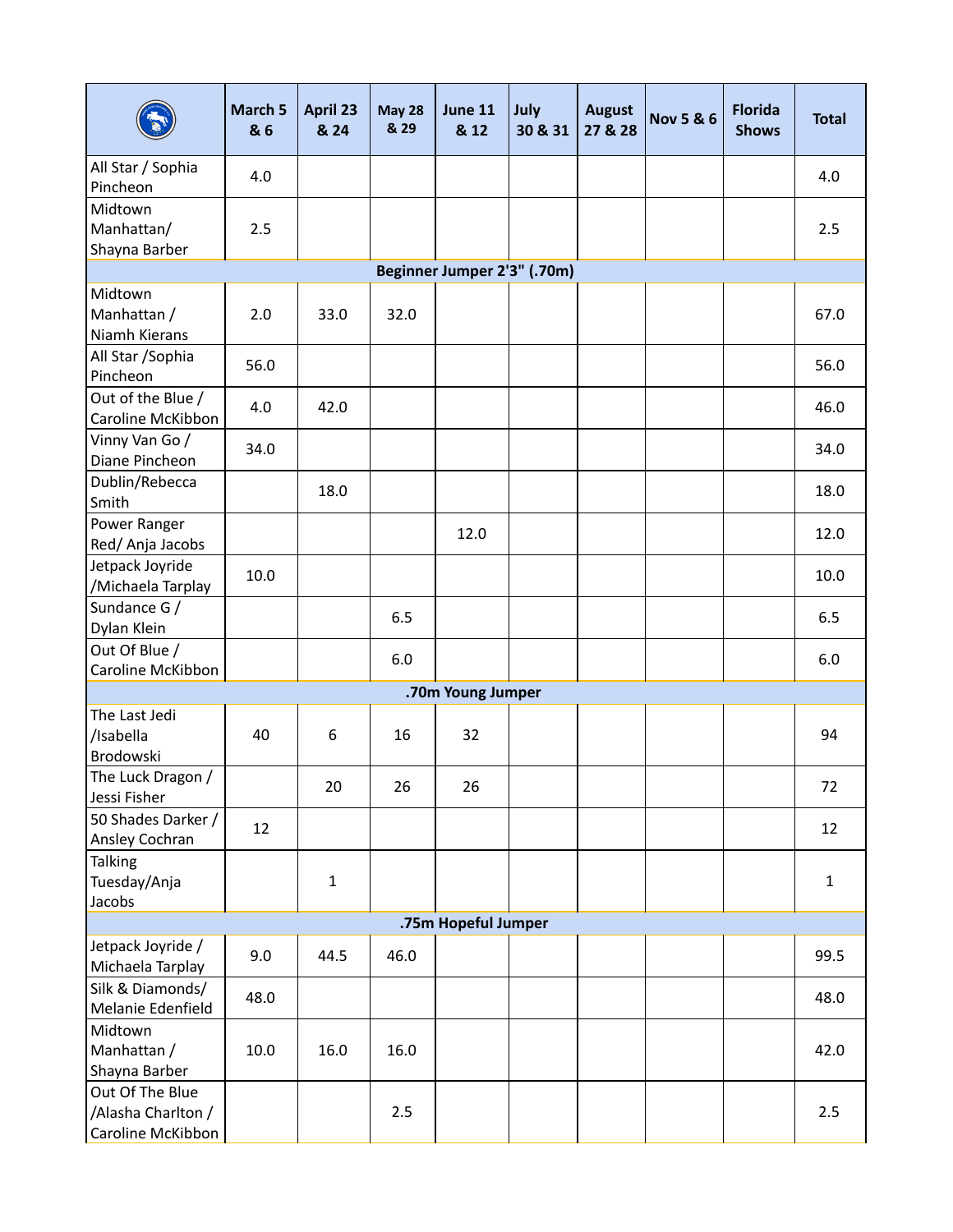|                                              | March 5<br>& 6 | April 23<br>& 24 | <b>May 28</b><br>& 29 | June 11<br>& 12             | July<br>30 & 31 | <b>August</b><br>27 & 28 | <b>Nov 5 &amp; 6</b> | <b>Florida</b><br><b>Shows</b> | <b>Total</b> |  |
|----------------------------------------------|----------------|------------------|-----------------------|-----------------------------|-----------------|--------------------------|----------------------|--------------------------------|--------------|--|
|                                              |                |                  |                       | .80m Jumper                 |                 |                          |                      |                                |              |  |
| Not Half Bad /<br>Devon Pincheon             | 70.0           |                  |                       |                             |                 |                          |                      |                                | 70.0         |  |
| Jetpack Joyride /<br>Michaela Tarplay        | 24.0           | 28.0             | 4.5                   |                             |                 |                          |                      |                                | 56.5         |  |
| Helena / Megan<br>Owens                      |                | 8.5              |                       |                             |                 |                          |                      |                                | 8.5          |  |
|                                              |                |                  |                       | .85m Low Child/Adult Jumper |                 |                          |                      |                                |              |  |
| Helena / Megan<br>Owens                      |                | 42.0             |                       |                             |                 |                          |                      |                                | 42.0         |  |
| TalisonRafferty's<br>Reign/Olivia<br>Nesmith |                | 24.0             |                       |                             |                 |                          |                      |                                | 24.0         |  |
|                                              |                |                  |                       | .90m Jumper                 |                 |                          |                      |                                |              |  |
| Bay Eagle/Ellie<br>Wentworth                 |                | 47.0             |                       |                             |                 |                          |                      |                                | 47.0         |  |
| TalisonRafferty's<br>Reign/Olivia<br>Nesmith |                | 26.0             |                       |                             |                 |                          |                      |                                | 26.0         |  |
| Cognac / Brieanne<br><b>Butler</b>           |                | 10.0             |                       |                             |                 |                          |                      |                                | 10.0         |  |
| .95m Child/Adult Jumper                      |                |                  |                       |                             |                 |                          |                      |                                |              |  |
| No Diggity<br>Z/Britton Perkins              | 20.0           | 58.0             |                       |                             |                 |                          |                      |                                | 78.0         |  |
|                                              |                |                  |                       | .95m Jumper                 |                 |                          |                      |                                |              |  |
| No Diggity Z /<br><b>Britton Perkins</b>     | 40.0           | 16.0             |                       |                             |                 |                          |                      |                                | 56.0         |  |
| Cognac / Brieanne<br><b>Butler</b>           |                |                  |                       | 20.0                        |                 |                          |                      |                                | 20.0         |  |
|                                              |                |                  |                       | 1.0m Jumper                 |                 |                          |                      |                                |              |  |
| Ballandra/ Amber<br>Bell                     | 60.0           |                  |                       |                             |                 |                          |                      |                                | 60.0         |  |
| No Diggity Z /<br><b>Britton Perkins</b>     | 36.0           |                  |                       |                             |                 |                          |                      |                                | 36.0         |  |
| Cognac / Brieanne<br><b>Butler</b>           |                |                  |                       | 10.0                        |                 |                          |                      |                                | 10.0         |  |
| Pele / Leonetta<br>Tate                      | 36.0           |                  |                       |                             |                 |                          |                      |                                | 36.0         |  |
| 1.10m Jumper                                 |                |                  |                       |                             |                 |                          |                      |                                |              |  |
| Ballandra / Amber<br>Bell                    | 10.0           |                  |                       |                             |                 |                          |                      |                                | 10.0         |  |
|                                              |                |                  |                       | 1.15m Jumper                |                 |                          |                      |                                |              |  |
|                                              |                |                  |                       |                             |                 |                          |                      |                                |              |  |
|                                              |                |                  |                       |                             |                 |                          |                      |                                |              |  |
|                                              |                |                  |                       | 1.20m Jumper                |                 |                          |                      |                                |              |  |